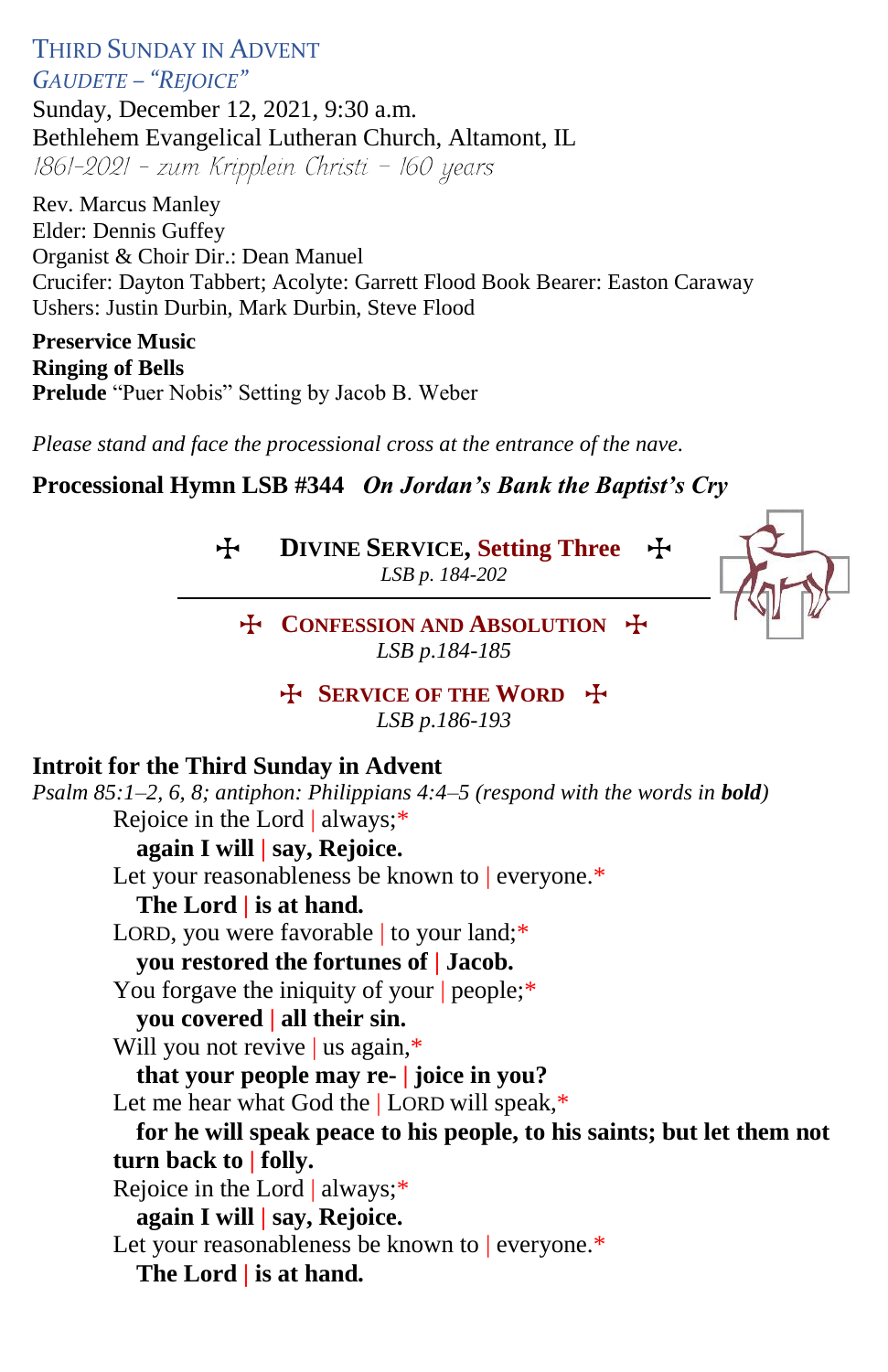| ♪ The Gloria Patri                            | p. 186        |
|-----------------------------------------------|---------------|
| $\int$ Kyrie                                  | <i>p.</i> 186 |
| (Gloria In Excelsis is omitted during Advent) |               |
| Salutation                                    | <i>p.</i> 189 |

### **Collect for the Third Sunday in Advent**

**P:** Let us pray.Lord Jesus Christ, we implore You to hear our prayers and to lighten the darkness of our hearts by Your gracious visitation; for You live and reign with the Father and the Holy Spirit, one God, now and forever. **C: ♪ Amen**

#### *Please be seated*

#### **Old Testament Reading: Isaiah 40:1-8**

<sup>1</sup>Comfort, comfort my people, says your God. <sup>2</sup>Speak tenderly to Jerusalem, and cry to her that her warfare is ended, that her iniquity is pardoned, that she has received from the LORD's hand double for all her sins. <sup>3</sup>A voice cries: "In the wilderness prepare the way of the LORD; make straight in the desert a highway for our God. <sup>4</sup>Every valley shall be lifted up, and every mountain and hill be made low; the uneven ground shall become level, and the rough places a plain. <sup>5</sup>And the glory of the LORD shall be revealed, and all flesh shall see it together, for the mouth of the LORD has spoken." <sup>6</sup>A voice says, "Cry!" And I said, "What shall I cry?" All flesh is grass, and all its beauty is like the flower of the field. <sup>7</sup>The grass withers, the flower fades when the breath of the LORD blows on it; surely the people are grass. <sup>8</sup>The grass withers, the flower fades, but the word of our God will stand forever. <sup>9</sup>Get you up to a high mountain, O Zion, herald of good news; lift up your voice with strength, O Jerusalem, herald of good news; lift it up, fear not; say to the cities of Judah,

"Behold your God!" <sup>10</sup>Behold, the Lord GOD comes with might,

and his arm rules for him;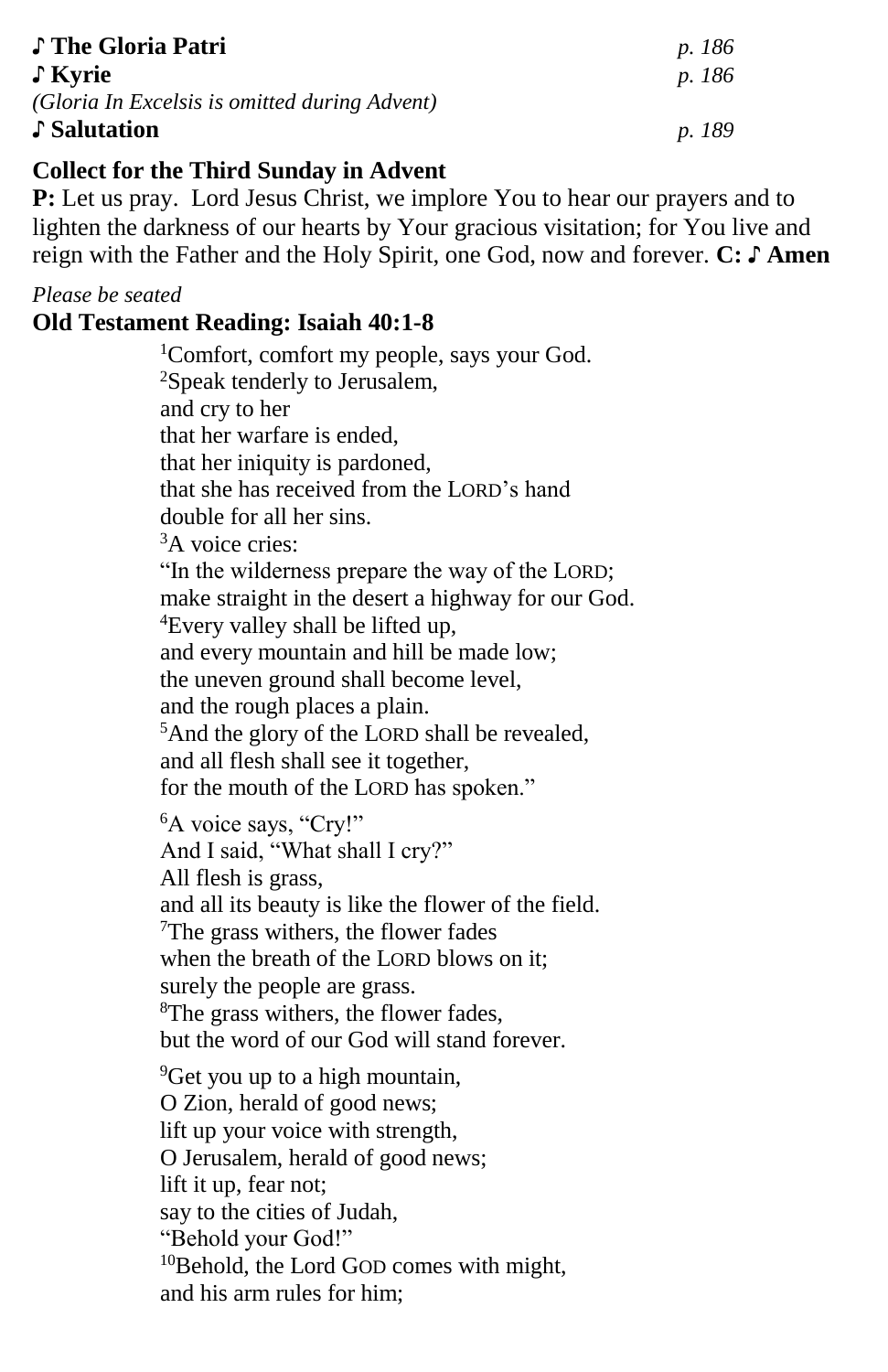behold, his reward is with him, and his recompense before him. <sup>11</sup>He will tend his flock like a shepherd; he will gather the lambs in his arms; he will carry them in his bosom, and gently lead those that are with young.

P: This is the Word of the Lord. **C: Thanks be to God.**

**Ministry of Music –** *"Lift Up Your Head, You Everlasting Doors"*  *– Kinderchor with soloist, Kysson Koester*

# **Epistle Reading: 1 Corinthians 4:1–5**

<sup>1</sup>This is how one should regard us, as servants of Christ and stewards of the mysteries of God. <sup>2</sup>Moreover, it is required of stewards that they be found trustworthy. <sup>3</sup>But with me it is a very small thing that I should be judged by you or by any human court. In fact, I do not even judge myself. <sup>4</sup>I am not aware of anything against myself, but I am not thereby acquitted. It is the Lord who judges me. <sup>5</sup>Therefore do not pronounce judgment before the time, before the Lord comes, who will bring to light the things now hidden in darkness and will disclose the purposes of the heart. Then each one will receive his commendation from God.

P: This is the Word of the Lord.

**C: Thanks be to God.**

*Please stand*

 **C: ♪** *Alleluia. Alleluia. Alleluia.*  **Holy Gospel: Matthew 11:2-10**

P: The Holy Gospel according to St. Matthew, the eleventh chapter.

**C:** *♪ Glory be to Thee, O Lord.*

<sup>2</sup>When John heard in prison about the deeds of the Christ, he sent word by his disciples <sup>3</sup> and said to him, "Are you the one who is to come, or shall we look for another?" <sup>4</sup>And Jesus answered them, "Go and tell John what you hear and see: <sup>5</sup> the blind receive their sight and the lame walk, lepers are cleansed and the deaf hear, and the dead are raised up, and the poor have good news preached to them. <sup>6</sup>And blessed is the one who is not offended by me."

<sup>7</sup>As they went away, Jesus began to speak to the crowds concerning John: "What did you go out into the wilderness to see? A reed shaken by the wind? <sup>8</sup>What then did you go out to see? A man dressed in soft clothing? Behold, those who wear soft clothing are in kings' houses. <sup>9</sup>What then did you go out to see? A prophet? Yes, I tell you, and more than a prophet. <sup>10</sup>This is he of whom it is written,

"'Behold, I send my messenger before your face,

who will prepare your way before you.'

<sup>11</sup>Truly, I say to you, among those born of women there has arisen no one greater than John the Baptist. Yet the one who is least in the kingdom of heaven is greater than he."